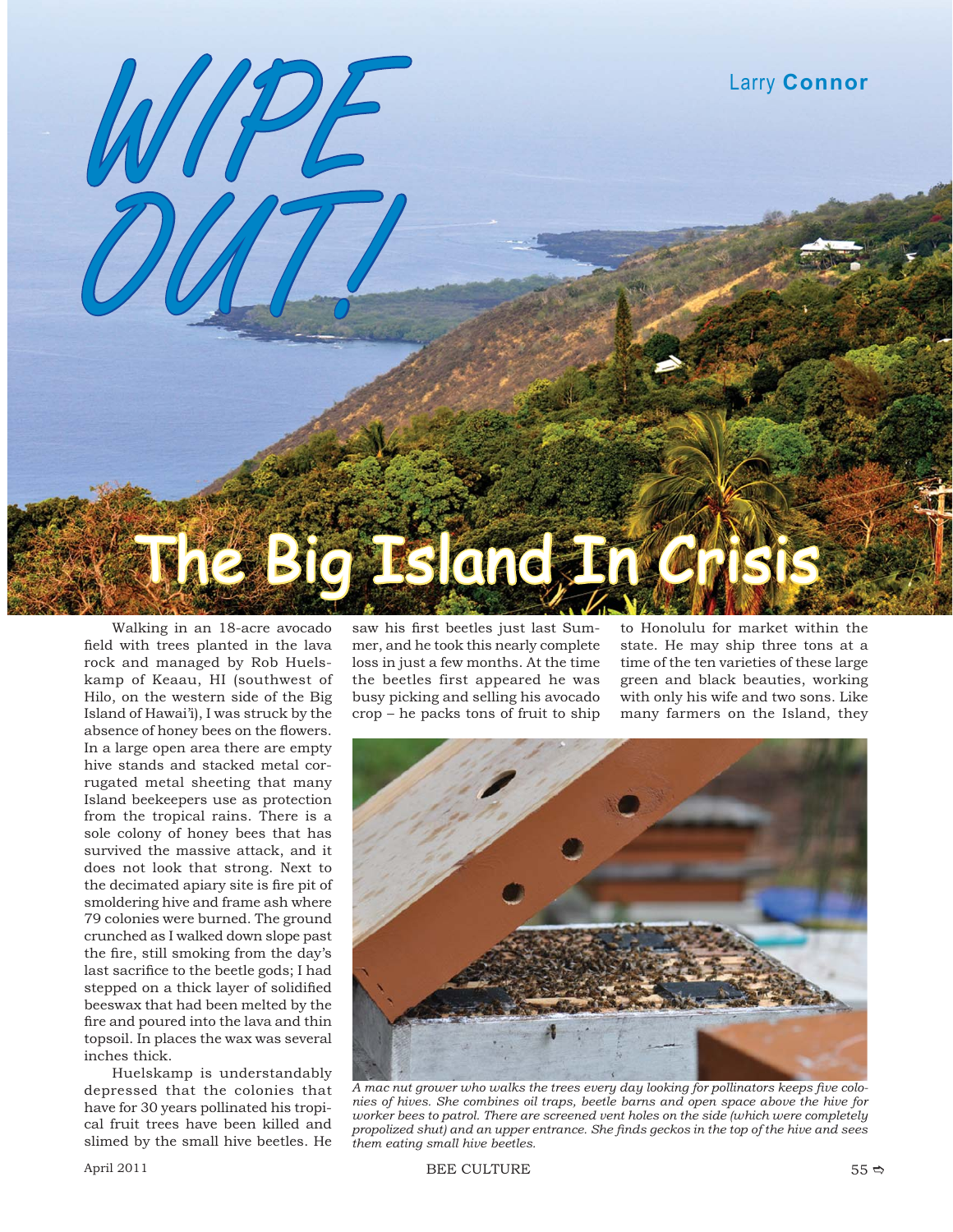

*A oil based stew of beetles and beetle larvae.*

live simply and somewhat remotely in the southwest corner of Hawai'i. He is not too far from the area where a lava flow cut off the road around the lower part of the island and still flows into the Pacific Ocean. He has a modern honey house where he previously extracted tropical honey from his hives, bottling and selling it locally. People sought his unique tropical sources of honey – now there is nothing to extract.

I was there in late February, and the impressive, 30-year-old avocado trees were in bloom. There were newly pollinated avocados on the early blooming flowers, giving Rob some hope that there will be at least a partial crop to sell in 2011. I saw green bottle flies, and a few Lepidoptera the most noticeable were some sphinx moths (hawk moths) that were flying about the trees at twilight. Unique Island spiders, crab-like garden spiders, build enormous webs between trees to catch pollinators as they fly tree to tree. Heulskamp picked up a six foot stick to carry in front of him like a light saber, catching the abundant webbing as we moved around the trees. The spiders only appear at blooming time, he said.

Pollination research on avocado pollination has been done in California and Florida but not much in Hawaii, perhaps because of the abundant supply of managed and feral honey bee colonies, an abundance of large black carpenter bees (*Xylocopa*), yellow jacket wasps, pollinating bird species like hummingbirds, and generally small field sizes. A review of the pollination needs of avocado flowers (in S.E. McGregor's *Insect Pollination of Cultivated Crop Plants*) reveals that the flowers go through two phases. The first phase is when the stigma is

exposed and receptive and the second phase is when the stigma is non-receptive but the anthers are releasing pollen. This makes it impossible for the flower to self-pollinate. Because the flowers have an open structure they are easy for pollinators to visit. In pollination cage studies, the cages without honey bees (and without other pollinators I assume), produced just four or five fruit, but when honey bees were in the cage, between 120 and 284 fruit were produced. Pollination is necessary, therefore, but just which animals are pollinating the flowers in Heulskamp's field is unclear.

The beetles have also killed feral colonies, estimated by old-time Hawaiian beekeepers at 800,000 before the attacks. Indeed, the abundant and unmanaged feral colonies may have been a huge source of the massive numbers of beetles. But small hive beetles are highly reproductive, and the colonies killed in Rob Huelskamp apiary may have produced millions of beetles to fly miles to other colonies. Clusters of hundreds of the eggs can be seen in the corners and cracks of the hives, and the larvae develop very quickly in the tropics.

With 18 acres, Huelskamp has a larger field than many of the small fields and orchards owned and operated independent growers, often small family farming operations run by those who selected the Island as a place to be away from many social pressures. Some are living off the grid, no electricity, phone or other modern attachments. Some of these farms are owned by beekeepers, or where beekeepers keep their hives. With a seasonal temperature range of 60s at night and high 70s and low 80s during the day, most of the people I

*Mixture of beetle adults, larvae and bees captured in a plastic tray fi lled with oil.* 



have met on a quickly arranged 12 day visit to the Big Island are folks who live with their bees, walk the trees to count the pollinators, and understand the role of bees in the pollination of the crops they produce. They are old Hippies, folks escaping to a remote Paradise, and some who have been successful in another business who have voluntarily picked the good life in Hawaii.

## **On the Big Island of Hawaii, 55% of the colonies are dead, 34% of the beekeepers have lost all their bee colonies**

Perhaps Huelskamp is an extreme case, but certainly not alone with his colony losses. In the Big Island Beekeeping Association (BIBA) and the Honey Bee Education Project Survey of 2010 Colony Losses on Hawaii Island, (Revised February 27, 2011), "Respondents reported losing 2,535 honey bee colonies or 55 percent of the total number of colonies reported at the beginning of the year . . . Altogether 90 percent of the respondents reported losing at least one colony in 2010. Thirty-four percent of the respondents reported no colonies at the end of 2010. (These beekeepers were wiped out.). The majority of survey respondents attributed their colony losses to Small Hive Beetle (80 percent) or a combination of varroa and Small Hive Beetle (29 percent)."

One beekeeper described the situation as a "Perfect Storm" where small hive beetles, *Varroa*, Nosema and perhaps drought (on the leeward side of the Island) have combined to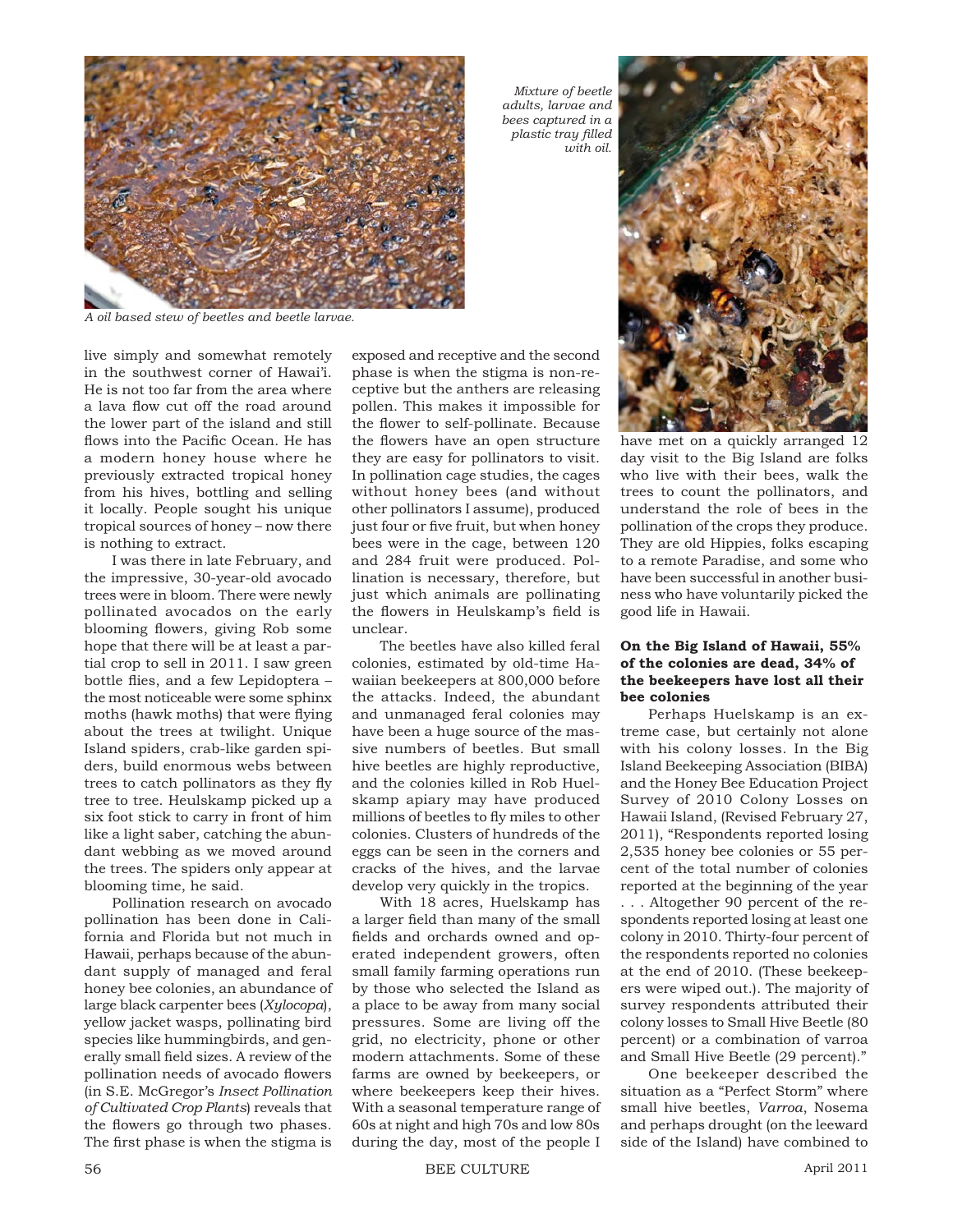kill so many bees. It is unclear if the survey included numbers from any of the Island's major queen producers, who are friendly but not sharing a lot of data. They are all private operations. Next month I will discuss visits to two of the queen producers and to two honey producers while during my visit. The many beekeepers who have lost colonies have been those who kept bees in a mite-, beetleand disease-free environment older Mainland beekeepers recall from the 1960s and 1970s. For many colony management consisted of making increase colonies, letting the bees raise their own queen, supering the hives and harvesting the honey. There is no Winter losses to contend with in this lush tropical environment, and many beekeepers harvested honey 10 months out of the year; some removed an average of 40 pounds a month during significant nectar flows. The beekeepers sold honey at local farm markets and online. They got a premium price for their honey.

That is now changed. Many beekeepers are using one or more types of beetle traps to reduce the level of beetles in the colonies. In early February the beekeepers in Hawaii received news that the Mitaway Quick Strips (MAQS) were able to ship from Canada after the U.S. government gave Hawaiian beekeepers permission to use the chemical for *Varroa* control. A few of the beekeepers are checking their bees for Nosema levels. One of the duties that the new State Apiary Specialist will be offering soon is training programs for Nosema monitoring. One of the local macadamia (called mac nuts by the natives) nut growers has offered laboratory space, a compound microscope and accessibility for beekeepers to come in and check their bee samples for the midgut parasite. For the well informed, proactive beekeepers on the Island the tools seem to be available for the control of these three pests, but most of the beekeepers I met have not reached that level of intensity of activity. A few are still waiting to see what the government will do for them.

## **New State Apiarist**

This puts enormous pressure on newly hired State Specialist in Apiculture for Hawaii, Danielle Downey. She has been on the job since December 1, 2010, after a long delay in hir-



*Ron Hansen and Danielle Downey at a beach in Hilo, HI (it was the closest I got to the ocean during my trip).* 

ing. In February she addressed the Hawaii Board of Agriculture with an update on the honey bee situation. It was an open meeting I attended. She presented an overview of beekeeping history in Hawaii. According to Downey, honey bees were first introduced from California in 1857. The industry grew, and by the 1890s the large cattle industry needed honey bees for the pollination of kiawe, a mesquite relative that requires bees for pollination and is a valuable nectar source. Importation of various bee stocks was allowed until 1909. Since then the border has been closed to importation, with the exception of bee semen. There is widespread speculation about how the *Varroa* mites and small hive beetles arrived on the Islands, including some conspiracy theories, but the reality of regulation of every tourist who flocks there is a daunting task for Hawaiian officials.

Downey reported that from 1918 to 1941 over a million pounds of honey were produced each year, but in the 1930s American foulbrood spread throughout the islands. The spore-forming bacillus requires that beekeepers burn infected equipment. In 1952 there were 11,900 beehives in the state with 25 commercial beekeepers. There is no registration or colony census at present, but some estimate that there are about 500 beekeepers on the islands.

In April of 2009 the *Varroa* mite (*Varroa destructor*) was found on the island of Oahu. This mite has been in

the United States since 1985. It kills colonies and is associated with various viruses, including the deformed wing virus, which renders the worker bee useless to the colony. "The colony will just throw her out of the hive," Downey said. *Varroa* was found in April of 2010 on the Big Island, is now widespread on both islands.

The small hive beetle was first found near Hilo in April 2010 and then in Oahu in November of 2010. A relative of the sap beetles, the beetle is elusive and may not be seen by the beekeeper until larvae are present and the colony is close to being slimed. These wet combs are repellant to bees, who leave the colony. While in other areas the SMH is considered a secondary pest, in Hawaii it a lot more destructive, and may be a primary pest. The beetles live in feral hives and are suspected of feeding on Hawaiian fruit. They carry a yeast the causes honey to ferment and produce the slime, making the equipment unusable. For most beekeepers this means that the hive bodies and frames must be burned. Beekeepers with plastic frames scrape the frames, power wash the plastic, and recoat with new wax. Some include a bleach bath before recoating. Unfortunately, the plastic frames are made in such a way as to harbor beetles when the frames are in the hive and many beekeepers are abandoning them for wood frames where there are fewer places for beetles to hide.

We really don't know when the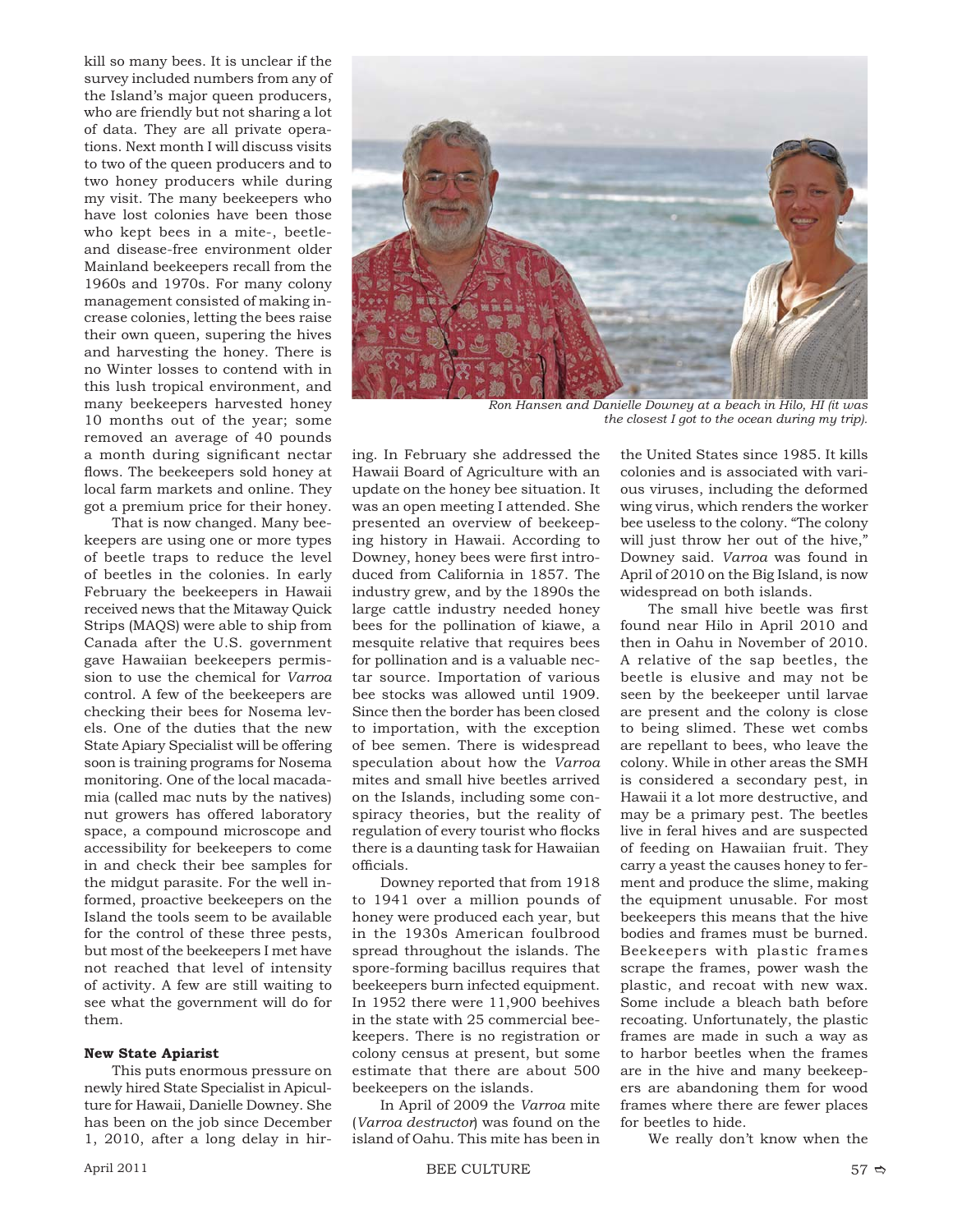

midgut parasite *Nosema ceranae* first appeared according Danielle Downey, who worked last in Utah. She has been hired on a one-year contract. She has found spore counts in foragers of 15 million, but the colonies continue to live. There are high mite numbers too, four and five thousand per colony, yet they continue to live, says Dr. Ethel Villalobos, Associate Researcher and Coordinator for the Honeybee *Varroa* Project of the Dept. of Plant and Environmental Protection Sciences at the University of Hawai'i at Manoa. This greatly exceeds the mite levels found on the Mainland for non-systematic colonies.

## **Invitation to visit**

Last November Pahoa beekeeper Ron Hansen attended the Southern New England Beekeepers Assembly in Hamden, Connecticut. He heard the three speakers – David Miksa of Groveland, Florida, Medhat Nasr of Alberta, Canada, and myself give lectures. A few weeks after that I was invited to visit the Big Island. I agreed to visit in February, hosted by Hansen and the Big Island Beekeepers Association (BIBA). Cary Dizon, a small scale beekeeper who had four hives but now only has one, is BIBA president, and there was a lot of 'discussion' on how various aspects of the visit would be structured. When I agreed to wave any fee it meant that I got a working vacation in Paradise. Ron made sure he got his money's worth.

Hansen has lost about one hundred colonies, having somewhere between and 40 and 50 alive colonies when I visited. Beekeeping is a sort of retirement business for Hansen, one where he works nearly full time. In his and other beekeepers hives I saw a lot of beetles, adults in the hives, larvae on the combs and even more

*Macadamia nuts bloom several times a year, so there are large green nuts and fl owers on the trees at the same time. I observed many 7 to 10 nut racemes in older nuts, but only one or two in recently pollinated nuts, suggesting that something (rain, lack of pollinators) interfered with successful pollinations.* 

in traps designed to trap and kill both forms. Hansen and others use screened bottom boards furnished with screen covered oil traps. Cooking oil is put into the traps (level the colony hive stand first). The bees are aggressive toward the beetles, and seem to drive them out of the combs and into the traps when they have the chance. Especially in the Hilo-Pahoa area where rainfall is measured at 200 to 300 inches per year and the vegetation is extremely tropical, there were more beetles and *Varroa* mites in the oil traps at enormous numbers. Stories of buckets of beetles come from this, as the beekeepers empty the polluted oil in beetle filled traps into buckets and then refill the traps with fresh oil. If not checked the level in the trap gets so full that the beetles can crawl out and back into the brood nest.

There is a debate about the ability of a the small hive beetles to be able to kill a colony if it has a large population. Some recent Island visitors like Jerry Hayes say no, that the beetles are only secondary to the varroa and Nosema infections. But Drs Ethel Villalobos and Lilia de Guzman (USDA, ARS, Baton Rouge Bee Lab) state "things are different in Hawaii."

Certainly any strong hive that undergoes swarming or a queen change will get an enormous beetle invasion. The absence of a strong queen is one of the triggers that appears to be at work with beetle invasions. Ray Olivarez (Olivarez Honey Bees, Inc) told me that he has taken a queen out of a strong colony that contained no beetles and returned the next day to find many beetles filling the colony. When he placed a queen back in the hive, "the beetles went away."

to keep colonies strong, but then has them swarm and the beetles move in the colony and do enormous damage, even killing the hive if not monitored twice a week.

The oil trays on screened bottom boards on many hives I saw impressed me. They were a way of trapping adult beetles and also a predictive tool for the beekeeper to see which colonies that were about to die from the beetles. There are lots of *Varroa* mites floating on and in the oil too, so both pests may be monitored proactively. Many colonies had a thin coating of freshly secreted beeswax flakes floating on the oil that caught the mites. Others fell through, as did the adult beetles and the beetle larvae.

Some colonies had traps containing hundreds of the dark beetles and there were some with thousands. But the larvae, from those ready to crawl out of the hive to the soil for pupation to the tiny ones that just hatched from the flood of eggs deposited by beetles in the cracks and burr comb of the hives were also in the oil. For the Island beekeepers the appearance of adult beetles was a desired result of the oil traps, but the presence of a large number of larvae predicted the rapid sacrifice by fire of the hives to the beetle gods before the beetles were able to complete their lifecycle and infest other colonies.

It is well known that the small hive beetle is very adaptive in its ability to hide inside the hive. When I worked hives with Hansen, I noticed that the plastic frames provided an ideal place for the beetles to hide from the worker bees. The adult beetle's objective is to mate and lay eggs in these places inside the hive where bees do not have bee space. The bees jump on the beetles and chase them – it is fun to watch in a perverse sort of way, cheering on the attacking bee but knowing the beetles will outnumber them with their larvae. But the real challenge is to develop hives that have no areas where the bees cannot move. Now beekeepers move side frames away from the side of the hive, and position the division board feeder so bees access both sides. Hansen is adamant that there cannot be any place for the beetles to hide. He spaces his feeders and frames so the bees are able to reach every space. He is looking at changing the cover/inner cover design so

This frustrates Hansen, who tries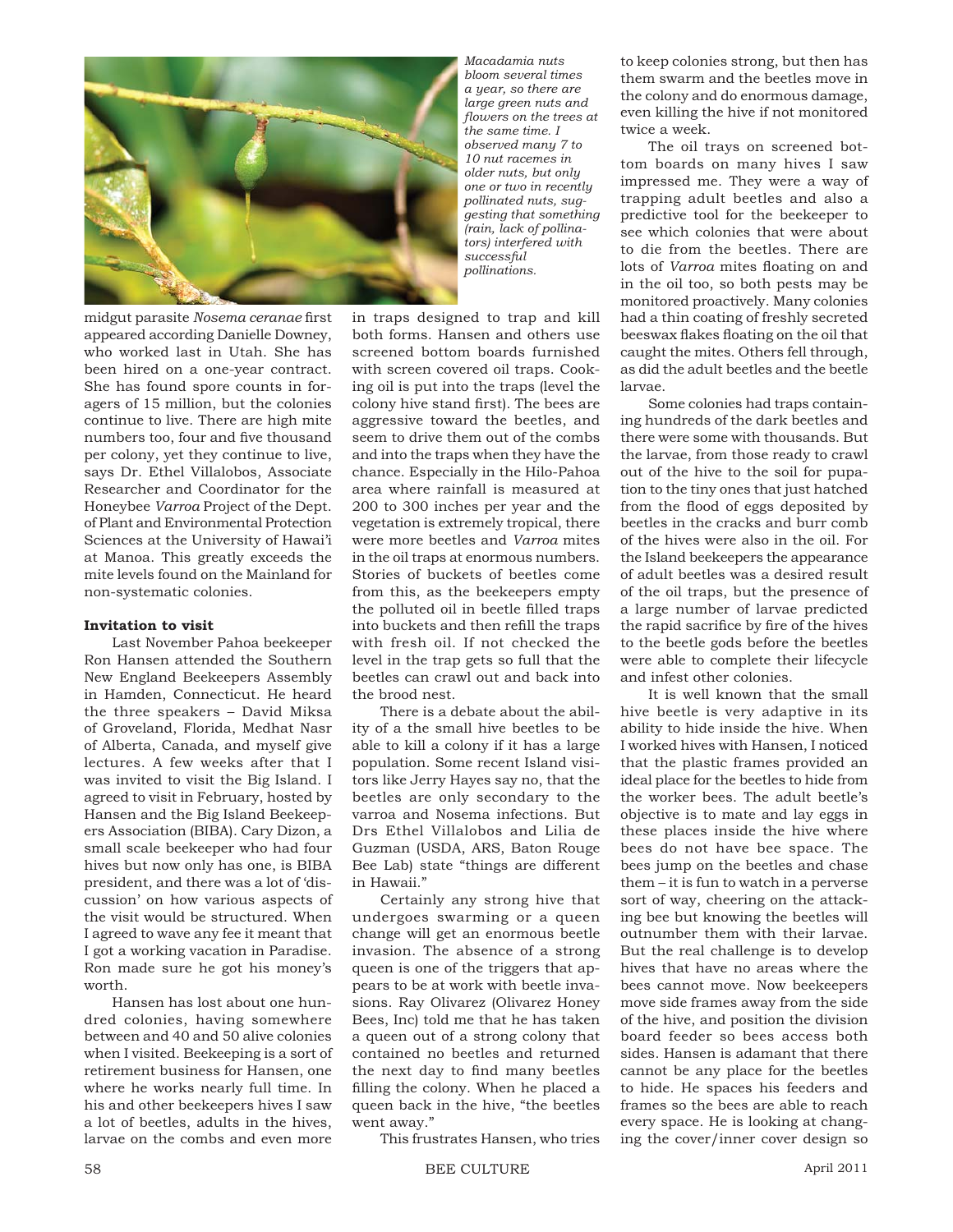the bees have full access to the tops of the hives and no cracks at the tops of the frames. Bottoms boards with screens and oil trays collect the beetles as they enter the hive. He was getting loss of adult bees in the oil in his home-made traps, and was planning modifications.

We visited one macadamia (mac nut) grower near the lava flow and saw how important the bee space is to keeping beetles out of healthy hives. The farmer, Sandy, and her husband have given hives a four inch space at the top of the hives to allow the bees to patrol over the inner cover (these must be carefully watched during the nectar flow or the bees will fill them with burr comb). Sandy also feels that the open space allows local and abundant geckos to occupy the space where they feed on the beetles. A number of other animals occupy the space as well, adding to my vision of 'hive ecology.'

## **Importance of Queens from Hawaii**

Queen bee production is a critical part of North American colony management and pollination of important crops. Hawaii was one of the last places in the world to get the *Varroa* mite. Due to the climate, Hawaiian queen producers supply queens to many parts of the world in both early and late season when other queen producers cannot. Demand exceeds supply. One producer said that they could produce ten times the number of queens and still not fill the need. Since the producing firms are privately owned, we can only guess about production numbers, but it seems clear that the numbers are a million queens per year or more – perhaps much more. It seems possible that individual firms are doing that number.

There is a 30 plus year history of production of early and late season queens from the Big Island of Hawai'i. Most of the queen rearing is done in an area overlooking the bay where Captain Cook had his fatal encounter with the Island's natives. Located near Kona, the center of coffee production, the queen producers are sandwiched into an area where it is quite likely that you have another beekeeper's colonies close by, but due to the thick tropical vegetation and narrow roads up and down the volcanic rock, you may never know

*This tiny beetle larva is on a slimed comb of honey. This comb has been removed and will be left out in the rain by the beekeeper.*



they are there unless someone tells you.

This may be a pretty good way to insure an adequate drone supply for queens as they leave mating nucs – my math suggests that this area needs to produce hundreds of millions of sexually competitive drones each year to mate with queens. The queen producers are acutely aware of the need to produce abundant drones, and keep detailed records to trace back any reports of poor mating. As Ray Olivarez (Olivarez Honey Bees, Inc) said to me, "the last thing we want is for our beekeeper customers to have drone layers from the queens we ship them. I keep extensive production data so we can trace back any performance issues."

Queen rearing can be successful all twelve months of the year, but most of the operators set up in January and February for the new

*Ron lets his chickens pick over plastic combs fi lled with beetles. They like the larvae.* 

season using a variety of nucleus sizes. These colonies require a lot of bees, shaken into large boxes and then dipped to make up nuclei with a spam can or a slightly larger container, depending on the size of the nucleus. In the tropical environment queens are often mated and laying in 10 to 12 days, filling the global demand for early and late season queens. In North America there are many beekeepers who purchase early season Hawaiian queens for use in nuclei assembly in Southern states from February on. More northerly beekeepers do the same thing, later in the season, but by April, and before they can produce queens of their own with any level of success. Canadians, like the Alberta beekeepers I visited last June, rely on tens of thousands of Hawaiian queens for expansion of their successful honey production and pollination services. Under the



April 2011 **BEE CULTURE** 59